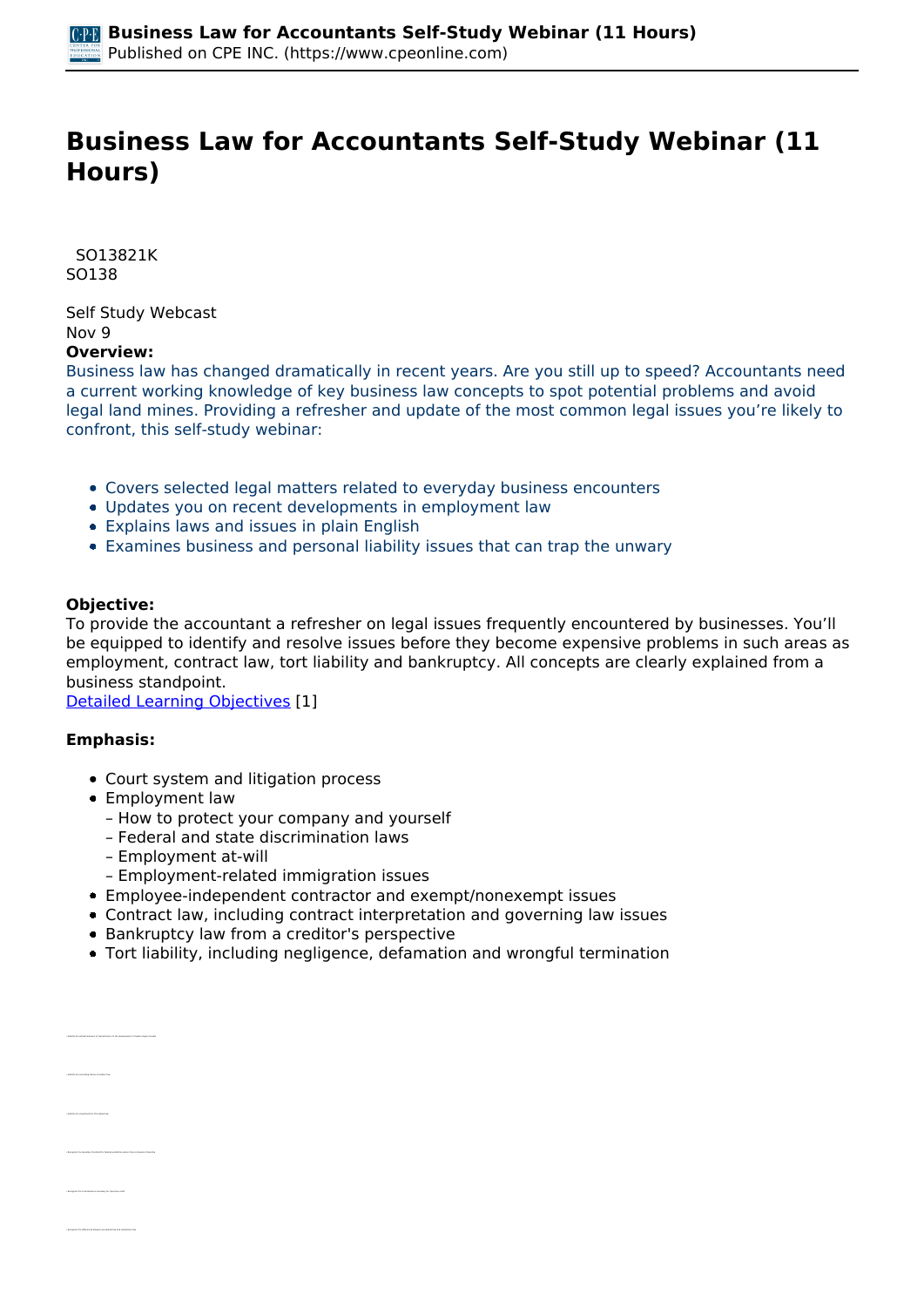

*• Identify the requirements for court standing • Identify the significance of the Supremacy Clause • Identify the terminology of federal, state, or local administrative agency rulemaking • Recognize authorized sources of law • Recognize the jurisdictional boundaries of the federal court system • Recognize the separate divisions of power branches incorporated into the US legal system • Recognize the characteristics of administrative laws • Identify the courts found within the federal court system • Identify the term used to identify the entity which initiates a lawsuit • Recognize the context of the legal discovery process • Recognize the types of court actions typically involving a jury • Recognize the terminology associated with a reference to the burden of proof • Identify the degree to which an individual will be bound by mediation or arbitration • Identify the characteristics of an administrative agency • Identify the requirements for appealing an administrative agency finding • Identify the characteristics of the required contractual element of mutual agreement • Recognize the basic intention of a court's contract interpretation • Recognize examples of an express contract • Recognize the requirements of a valid contract • Identify those offers that may be revoked • Identify the characteristics of a valid acceptance of an offer • Identify the alternatives available to a contractually defrauded party • Recognize the categories of individuals with the legal inability to reach an agreement*

*• Recognize transactions that fall under the statute of frauds*